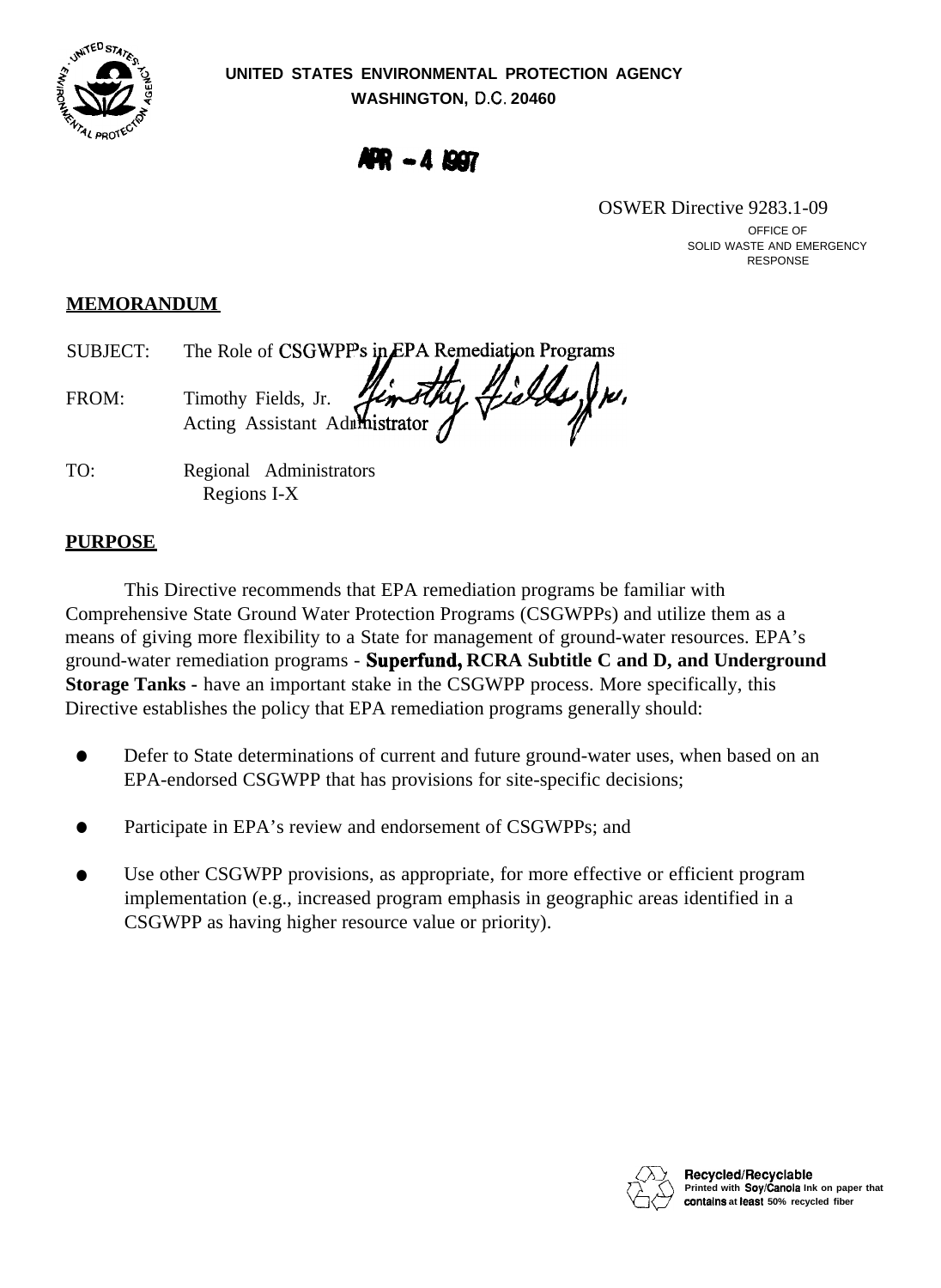For the Superfund program the policy, stated above, is intended to revise and supersede guidance provided in the Preamble to National Contingency  $Plan(NCP)$ , as discussed under *Implementation* (Section A) of this Directive.

Background information on CSGWPPs is provided below. More detailed discussion of when EPA should defer to State determinations of future ground-water use is provided under *Implementation,* Section A. Discussion of EPA involvement in the CSGWPP review and endorsement process is provided in Section B, and the role of other CSGWPP provisions in EPA remediation programs is discussed in Section C.

#### **BACKGROUND**

One of the primary purposes of a CSGWPP is to provide a framework for EPA to give greater flexibility to a State for management and protection of its ground-water resources. Such a program was first envisioned in EPA's Ground-Water Strategy for the 1990s,2 which states that:

"To the extent authorized by EPA statute and consistent with Agency program implementation objectives, EPA will defer to State policies, priorities, and standards once a State has developed an 'adequate' program."

#### **EPA's CSGWPP Guidance**

Guidance describing what the Agency meant by an "adequate" ground-water program was issued in 1992. This document, entitled *Final Comprehensive State Ground Water Protection Program*<sup>3</sup> identified six Strategic Activities that should be included in a Comprehensive State Ground Water Protection Program to be considered "adequate" by EPA. (Readers of this Directive are strongly advised to read the 1992 Final CSGWPP guidance to gain a more complete understanding of the CSGWPP approach.) The Strategic Activities identified in the 1992 Final CSGWPP Guidance are listed in Attachment 1.

The 1992 Final CSGWPP Guidance describes how developing a CSGWPP is a threestage process. First, a State develops a Core CSGWPP and submits it to the EPA Regional office for review and endorsement. (The review and endorsement process is discussed under *Implementation,* Section B.) The Core Program **need include only one ground-water protection or remediation program** to demonstrate whether the State's CSGWPP approach is

<sup>&#</sup>x27;The "National Oil and Hazardous Substances Pollution Contingency Plan, Final Rule" (NCP) provides the regulatory framework for the Superfund program The NCP was published in 1990 in Volume 55, No. 46, March 8, 1990 of the Federal Register; and is included in the Code of Federal Regulations (CFR) as 40 CFR Part 300.

<sup>&</sup>lt;sup>2"</sup>Protecting the Nations Ground Water: EPA's Strategy for the 1990s," Publication 2 1Z-1020, Office of the Administrator, July 1991.

<sup>&</sup>lt;sup>3</sup>EPA publication: EPA 100-R-93-001, Office of the Administrator, December 1992.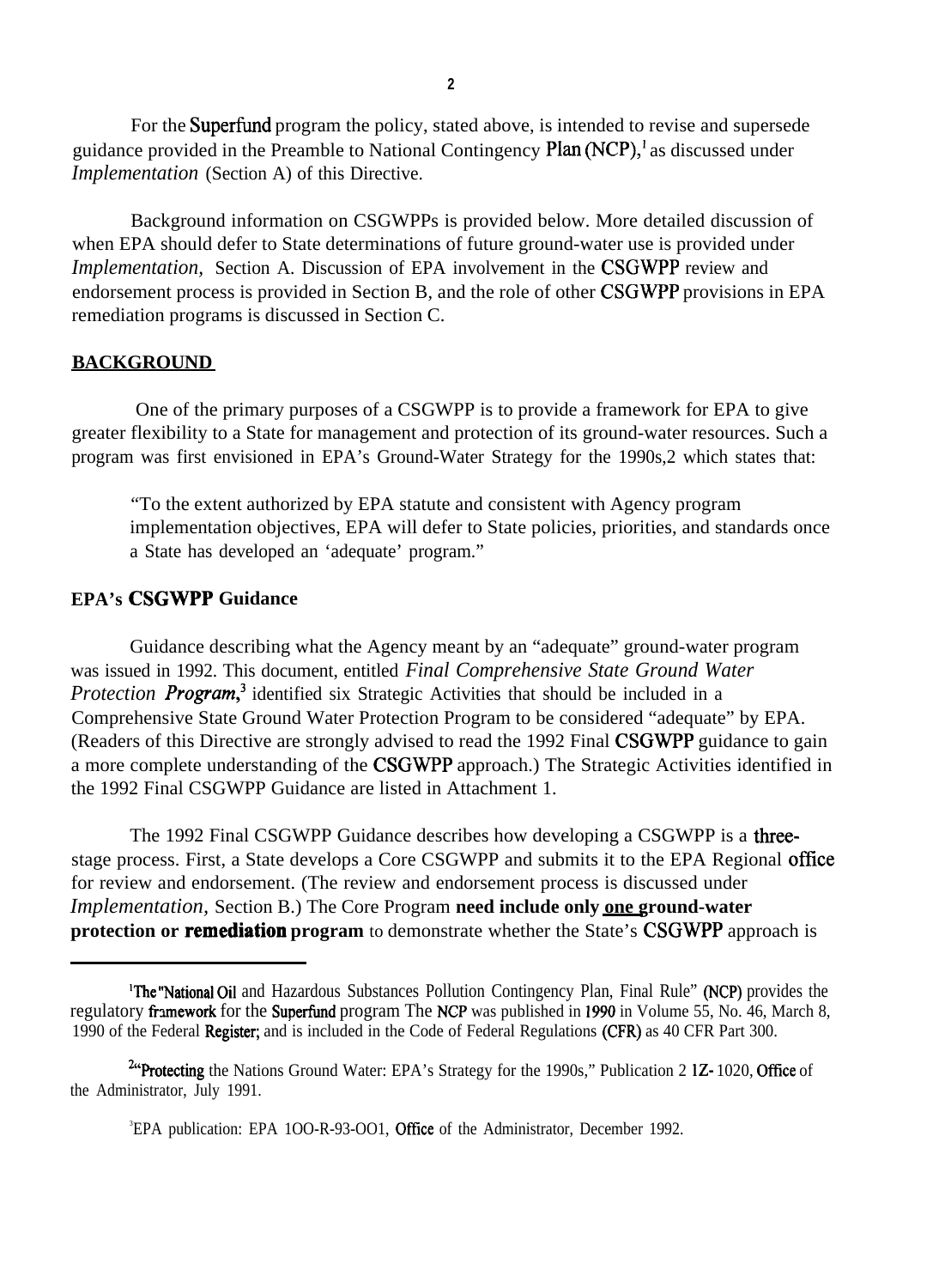consistent with the guidance. Several States have already developed or are developing a Core CSGWPP, as indicated in Attachment 2. Second, after the Core Program is endorsed by EPA, joint State-EPA discussions should result in a "multi-year planning agreement" for incorporating additional State and EPA programs into the CSGWPP, leading to a "Fully Integrating CSGWPP." **The Core CSGWPP provides the basis for multi-year planning discussions.**  Third, at the completion of the multi-year planning and implementation processes, a "Fully Integrating" CSGWPP occurs when the six previously mentioned Strategic Activities fundamentally influence and are supported by the day-to-day operations of **all federal, state and local ground-water related protection and remediation programs.** Adequacy criteria, which describe what EPA expects from a State for both a Core and Fully Integrating CSGWPP, are described in the 1992 Final CSGWPP guidance.

### **EPA Commitments Supporting CSGWPPs**

In the 1992 Guidance, EPA recognized that fimdamental changes within its own programs were just as much a prerequisite to achieving a Fully Integrating CSGWPP as the Strategic Activities that a State needs to undertake. EPA documented its willingness to change its own programs in a document entitled, *EPA* 's *Commitments to Support Comprehensive State Ground- Water Protection Programs. <sup>4</sup>*This document identified specific actions, that EPA has already taken, will take, or will evaluate for future action to support CSGWPPs. The primary focus of the commitments is to provide the States enhanced flexibility for setting their own priorities and promoting greater State- and community-based decision making. The 1995 commitments reflect only the first set of EPA actions to support States developing CSGWPPS. EPA will continue to review proposals for **future** actions and program changes that could improve comprehensive ground-water protection.

### **CSGWPPS and Performance Partnership Agreements**

A Performance Partnership Agreement (PPA) is a broad strategic document containing a joint statement of priorities and goals negotiated between a State and an EPA Region. It is also called an Environmental Performance Agreement. States that have negotiated or are in the process of negotiating PPAs may have accomplished some of the critical activities needed for a CSGWPP. For States that have an EPA-endorsed CSGWPP, the CSGWPP can become part of a PPA and would constitute the State's priority setting policy for ground-water protection and *. &ate/EPA Performance Partnerships<sup>s</sup>* remediation. For **further** information concerning PPAs, refer to the EPA fact sheet entitled

<sup>&</sup>lt;sup>4</sup>EPA Publication EPA 100-R-95-002, Office of the Administrator, June 1995.

<sup>5</sup>Publication 1OO-F-96-O24, Office of Regional Operations and State/Local Operations, October 1996.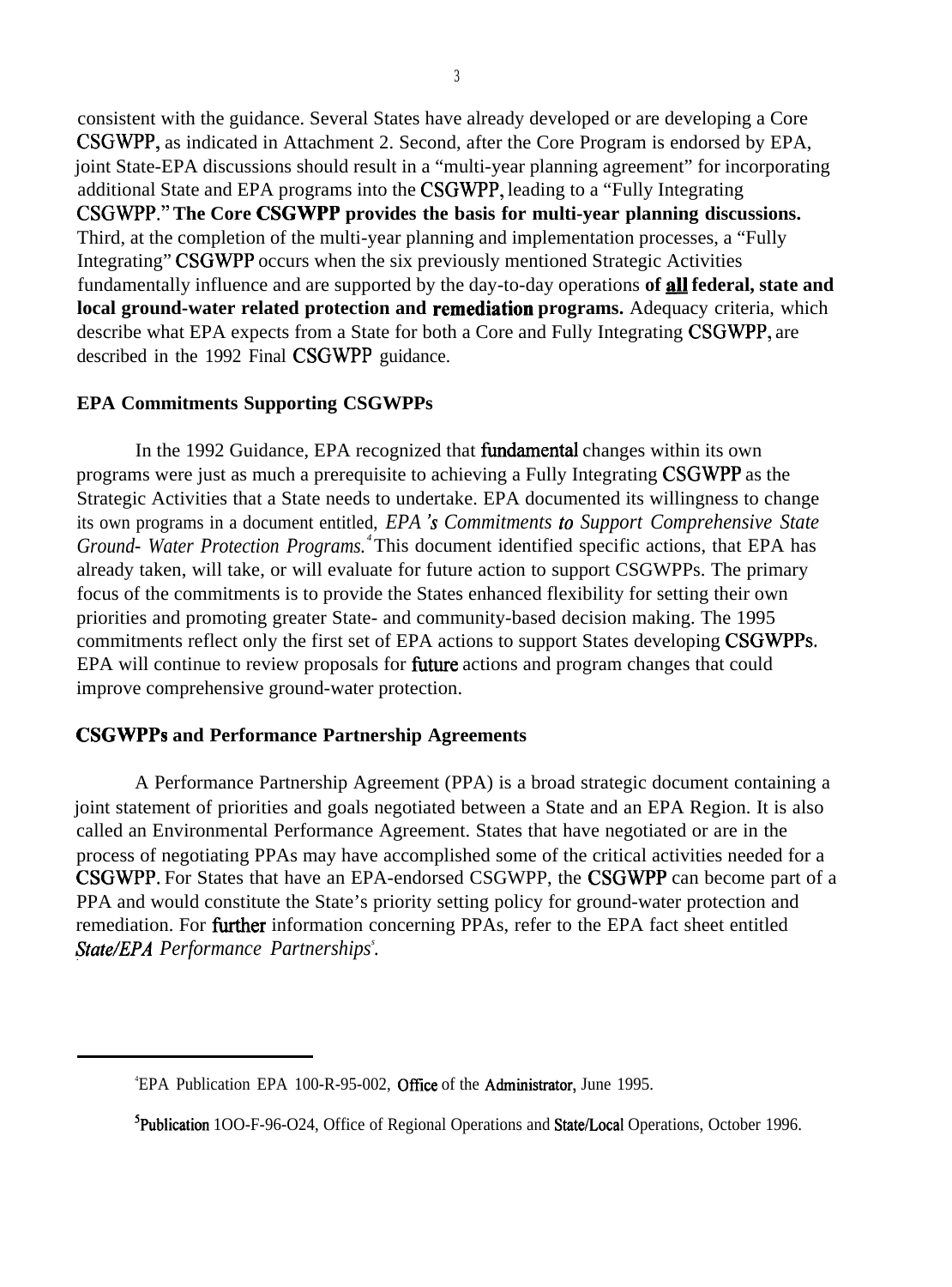### **CSGWPPS and EPA Remediation Programs**

The overall goal of EPA remediation programs is to protect human health and the environment. With respect to ground water, this goal includes taking actions to prevent groundwater resources from becoming contaminated in the first place, preventing unacceptable exposures of human and ecologic receptors to contaminated ground water, and remediating contaminated aquifers to beneficial uses where practicable. EPA recognizes the limited resources available for ground-water protection and remediation, the need to prioritize these activities, and the central role of the States in making ground-water protection and remediation decisions. EPA anticipates that the CSGWPP process will be the vehicle by which EPA and the States can come to a mutual understanding of regulatory requirements, policies and priorities that influence ground-water protection and remediation decision making.

In developing a Core CSGWPP, EPA generally expects a State to devise guidelines to classify and/or prioritize ground waters based upon their current use, expected future use, vulnerability to contamination, resource value, or similar factors. Such resource-based classifications or priorities can then be used by the State and EPA for a variety of purposes, including:

- **Program planning, so** that protection and remediation efforts can be emphasized in geographic areas with high priority ground waters (see *Implementation,* Section C); and
- **Program decision-making,** in which current and expected future uses (or other factors such as resource value) are an important factor in decisions regarding remediation of contaminated sites.

However, the Agency's experience with Core CSGWPPS developed to date is that they generally cannot be used for the site-specific decisions made by EPA remediation programs, because they either:

- $\bullet$  Define broad scale (e.g., basin-wide) classifications or priorities that cannot be applied to ground waters at specific sites; or
- $\bullet$  Do not define a basis for distinguishing among ground-water resources within the State (i.e, all ground waters have the same expected use or priority).

Implementation of EPA remediation programs requires that assessments and remediation decisions be made at specific sites or facilities. Thus, if a CSGWPP is expected to provide comprehensive guidance to EPA concerning remediation decisions, it should have provisions which allow ground-water classifications or priorities to be determined at a specific site anywhere in the State. For example, if a Core CSGWPP defines high value ground waters (and/or those of low value) and is expected to be utilized in remediation decisions, the definition should include criteria which allow the resource value of ground water to be determined at a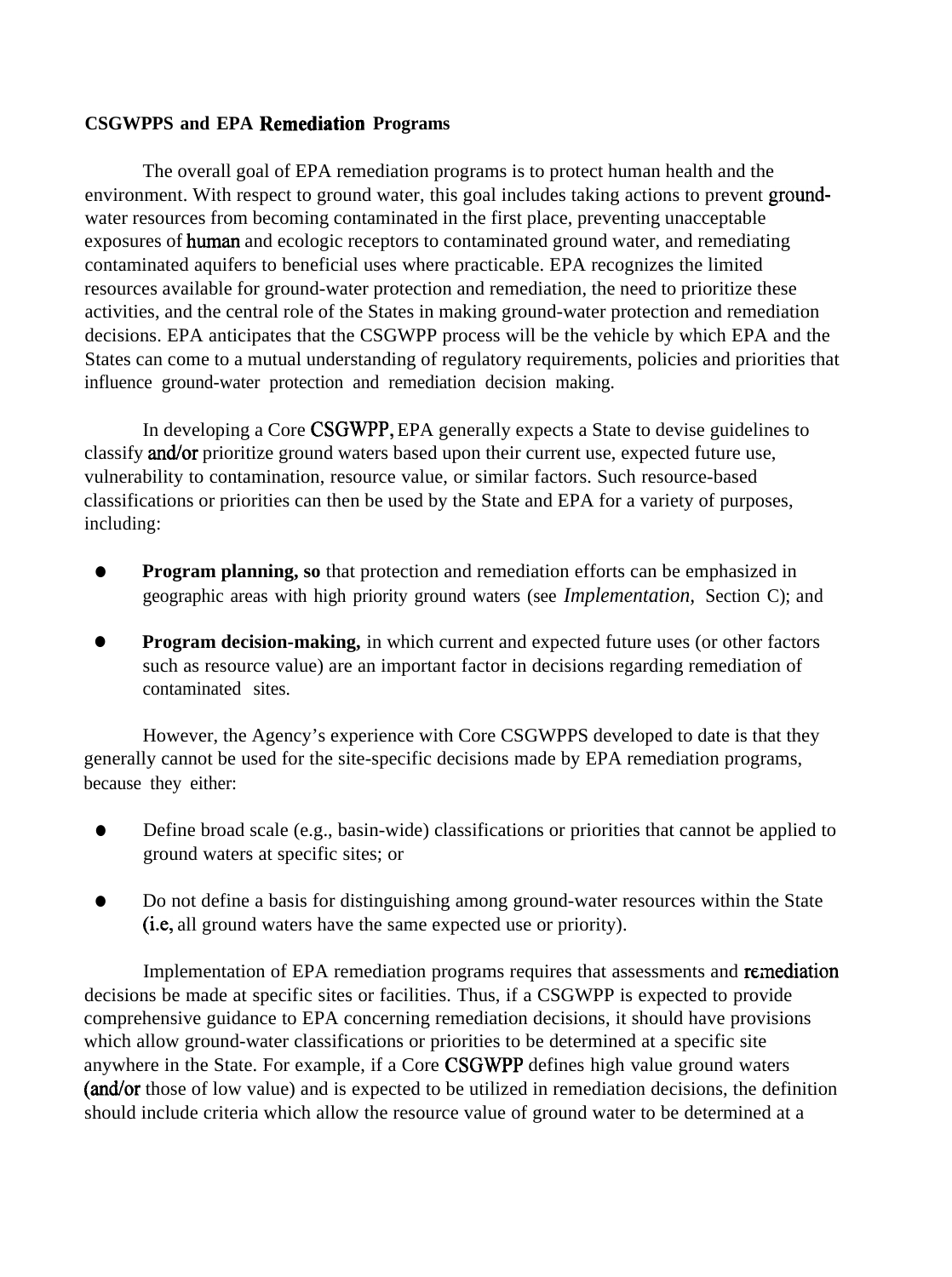specific site anywhere in the State. Also, for this example, EPA and the State should have reached agreement on how the resource value of ground water is to be utilized in remediation assessments or decisions. Further discussion of CSGWPP provisions that support site-specific determination of ground-water classification or priority is provided under *Implementation,*  Section A, of this Directive.

In general, a Core CSGWPP that provides no mechanism for distinguishing among ground waters of the State provides less usefid information for site-specific remediation decisions than a CSGWPP that does draw distinctions among different ground-water resources. Further, such a CSGWPP does not meet the intent of EPA's 1992 CSGWPP guidance which expects a Core CSGWPP to provide some method for establishing priorities among ground-water resources based on ground-water characteristics and/or other factors.<sup>6</sup> For a CSGWPP that defines all ground waters as a source of drinking water or as high priority, EPA remediation programs should work with other EPA and State programs during the CSGWPP review process (see *Implementation*, Section B) to develop criteria which can be used to further distinguish among the State's ground waters at specific sites (see *Implementation,* Section A).

EPA recognizes that not all States plan to develop a ground-water classification system as part of their Core CSGWPP. As an alternative approach, a CSGWPP may define the relative value, priority or vulnerability of ground-water resources rather than current and expected future uses. For a CSGWPP that does not define current and fiture ground-water uses, EPA remediation programs should work with other EPA and State programs during the CSGWPP review process to **clarify** how the relative value, priority or vulnerability will be used to make assessment or remediation decisions at specific sites.

#### **IMPLEMENTATION**

### **A. EPA Deferral to State Determinations of Future USQ**

#### **Current Practice**

Determining current and **future** uses of contaminated ground waters at a particular site or facility is important for all EPA remediation programs. These programs consider ground-water uses when assessing the risks posed by the contamination, determining appropriate remedial objectives, and in setting appropriate cleanup levels when ground-water restoration is an objective. In the Underground Storage Tank program, site-specific cleanup requirements generally are established **based** on the current and **future** risks posed by the site, including riskbased cleanup levels for specific ground-water contaminants. In Superfund and the RCRA

<sup>&</sup>lt;sup>6</sup>This is called for by Core Adequacy Criterion 2 under Strategic Activity 2 (page 2-7) of the 1992 Final CSGWPP Guidance: "A State's ground water priority-setting process is based primarily on consideration of varying ground water characteristics such as those listed on Figure 2-1 on Page 2-18 [of the 1992 guidance]."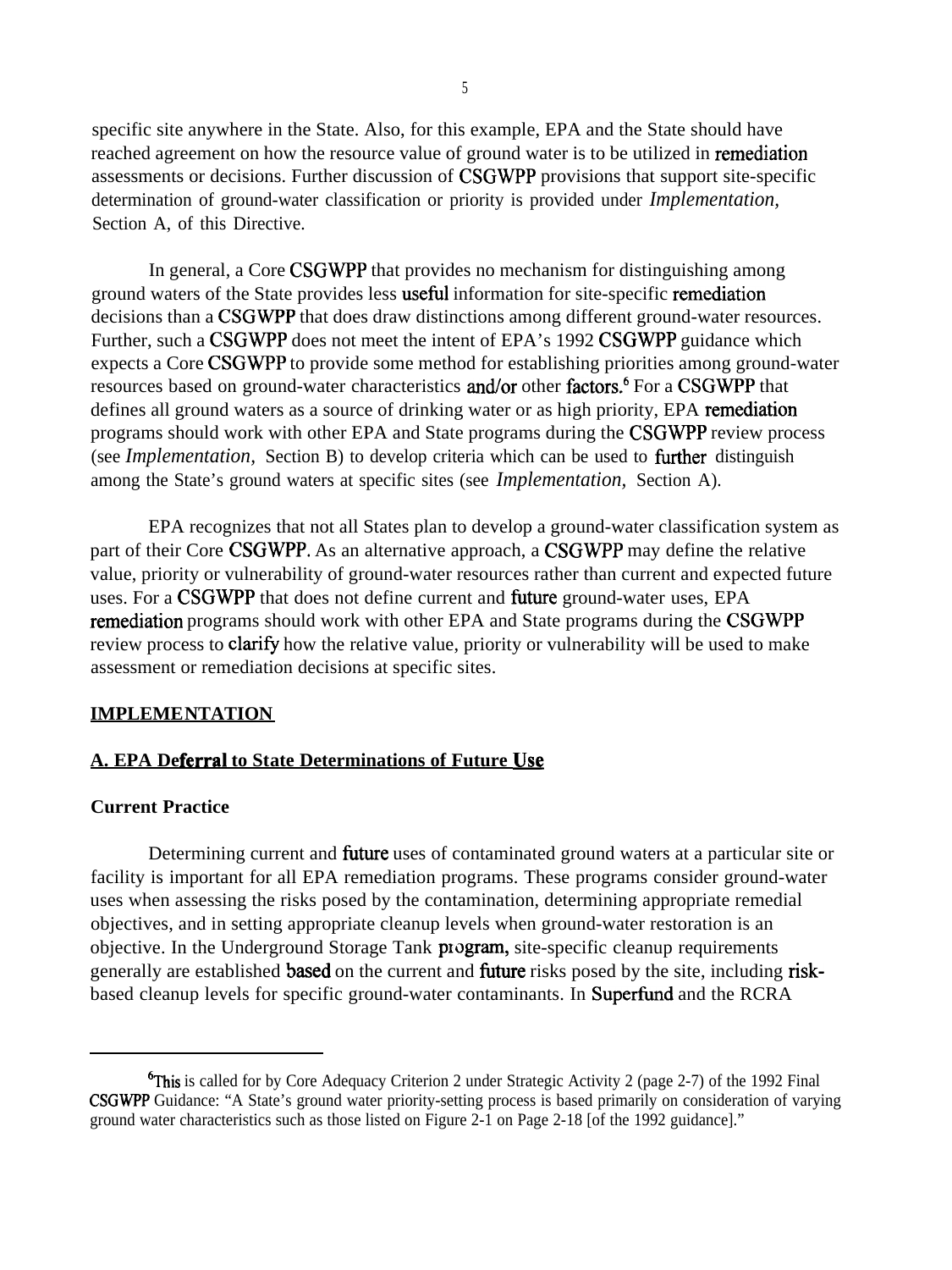Subtitle C and D programs, drinking water standards<sup>7</sup> generally are used as cleanup levels for ground waters that are determined to be a current or potential future source of drinking water. Conversely, these programs generally do **not** use drinking water standards as cleanup levels for ground waters that are not a potential source of drinking water; and for this case, cleanup levels generally are determined from a site-specific evaluation of risk and receptors. For example, appropriate cleanup levels for contaminated ground water flowing into surface water could be based on ensuring protection of ecologic receptors, rather than direct ingestion of the ground water by humans. Also, ground-water uses could include support of surface water ecosystems. **Thus, determining current and future ground-water uses is necessary to determine the potential risks posed by the contamination, and as a result, the remediation objectives and/or cleanup levels needed to protect human health and the environment.** 

Current practice in determining ground-water uses at a particular site or facility varies somewhat among EPA remediation programs. EPA programs generally consider State groundwater classifications or similar State designations for determining current and future groundwater uses. For the **Superfund** program, guidance on this issue is provided in the NCP Preamble, which recommends that the Agency's 1984 *Ground-Water Protection Strategy*<sup>8</sup> and 1986 *Guidelines for Ground-Water Classification*<sup>9</sup> be used as guidelines for determining future use of ground waters at a particular site. (These documents defined Class I, II and III ground waters.) The Superfund program also considers State ground-water classifications in determining future use, but the NCP Preamble advises that where State and EPA classifications result in different ground-water use scenarios, the classification leading to the more "stringent" remediation goals should be used. Thus, ground waters at a given site are generally assumed to be a future source of drinking water if designated as such by the State or if considered to be a potential source of drinking water under the 1986 Classification Guidelines. For any use scenario, Superfund remedies must be protective of human health and the environment.

#### **Policy Change for Superfund**

For the Superfund program the policy of deferring to a State's ground-water use determination (discussed below) **supersedes the guidance** provided in the NCP Preamble (discussed above). This policy change is necessary to make the Superfund program consistent with *EPA's Strategy for the 1990s* and the 1992 Final CSGWPP guidance. Although the NCP Preamble is not part of the rule, it is used as program guidance. At the time it was written the NCP Preamble was consistent with the Agency's 1984 *Ground-Water Protection Strategy* and

<sup>&</sup>lt;sup>7</sup>Drinking water standards include maximum contaminant levels (MCLs) or non-zero Maximum Contaminant Level Goals (MCLGS) promulgated under the Safe Drinking Water Act, more stringent State drinking water standards, or risk-based levels for contaminants that do not have federal or State MCLS.

<sup>&</sup>lt;sup>8</sup> Ground-Water Protection Strategy," Office of Ground-Water Protection, August 1984.

<sup>&</sup>lt;sup>9</sup>"Guidelines for Ground-Water Classification Under the [1984] EPA Ground-Water Protection Strategy, Final Draft," Office of Ground-Water Protection, November, 1986.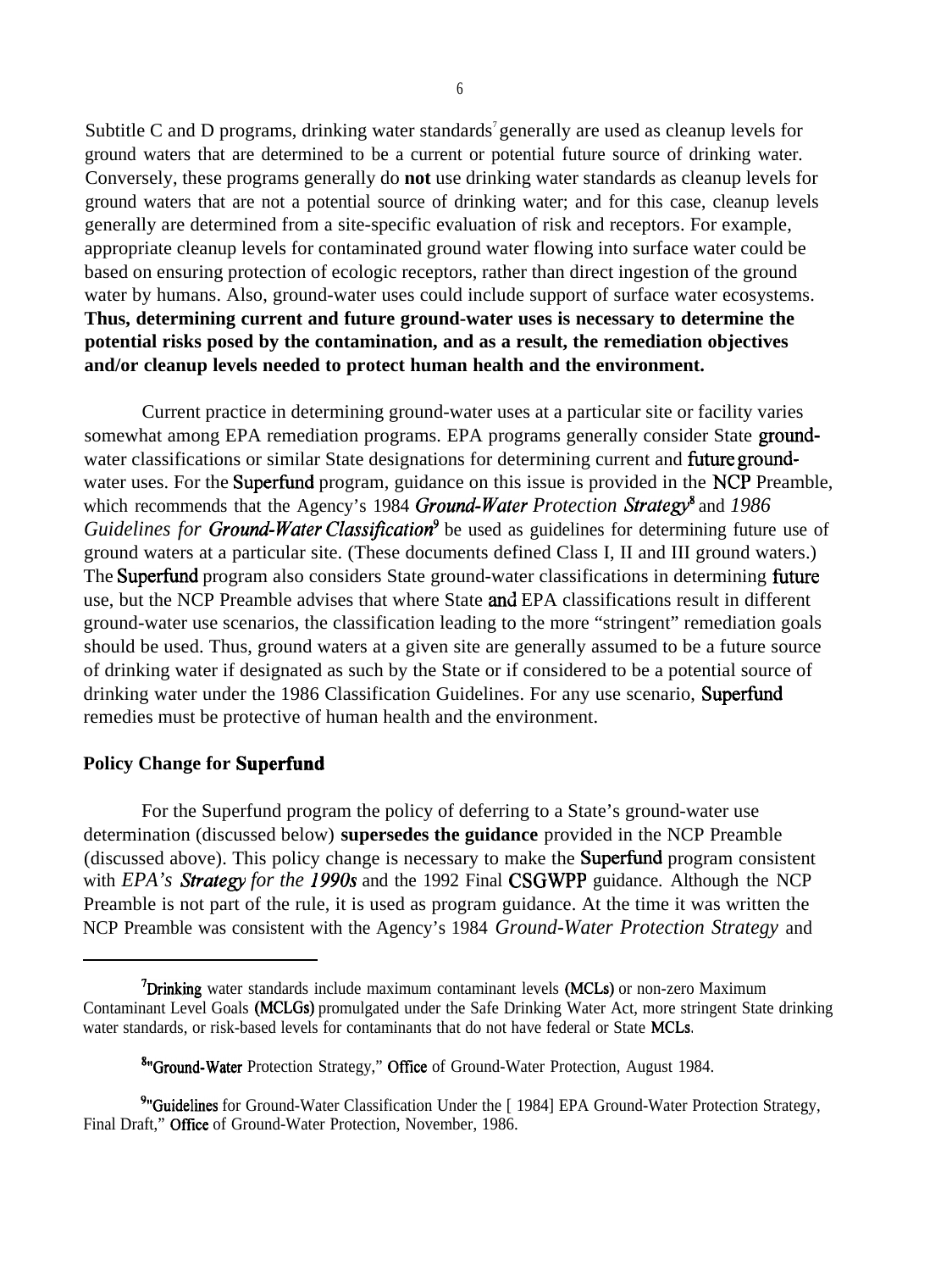the 1986 Classification Guidelines, which have since been superseded by *EPA's Strategy for the 1990s* and the 1992 Final CSGWPP guidance. The NCP Preamble states:

"If a state classification would lead to a less stringent solution than the EPA classification scheme, then the remediation goals will generally be based on EPA classification."'0

For States that have a CSGWPP that has been endorsed by EPA and has provisions for site-specific decisions, EPA will generally defer to State determinations of current and fhture ground-water uses, as discussed below. For States that do **not** have an EPA-endorsed CSGWPP, or for CSGWPPS that do **not** have provisions for making site-specific determinations of groundwater use (or resource value, priority or vulnerability), the **Superfund** program will continue to follow guidance provided in the NCP Preamble, as stated above. No policy change is needed for the RCRA Subtitle C and D and Underground Storage Tank programs because these programs already have the flexibility to defer, where appropriate, to State determinations of ground-water use under a wide range of circumstances.

### **Deferral to EPA-endorsed CSGWPPS**

Under this Directive, Superfund and other EPA remediation programs should generally defer to a State's determination of current and fiture ground-water uses, when based on criteria or methodology that 1) are specified in an EPA-endorsed Core CSGWPP, and 2) can be applied at specific sites or facilities. **Under such a CSGWPP and except as noted below, EPA remediation programs generally should defer to a State's determination of ground-water use even when it differs from the use that would otherwise have been determined by EPA using the 1986 Classification Guidelines. As a result, EPA remediation programs should generally assess site risks (e.g., the Baseline Risk Assessment for Superfund sites) and establish remediation objectives and/or cleanup levels consistent with the CSGWPPdetermined ground-water uses.** 

Ground-water use determinations in previous remediation decisions, including Superfund Records of Decision and permits or orders issued under RCRA Subtitle C or D authority, are unaffected by this Directive or by EPA endorsement of a State's CSGWPP. EPA would follow applicable requirements of the relevant remediation program in determining whether to change any existing decision document, based on new information concerning the site or facility.

Exceptions to the above policy of EPA generally deferring to State ground-water use determinations may be appropriate under certain circumstances. These exceptions are expected to be rare for CSGWPPS that have been reviewed and endorsed by EPA remediation programs.

<sup>&</sup>lt;sup>10</sup>NCP Preamble at page 8733.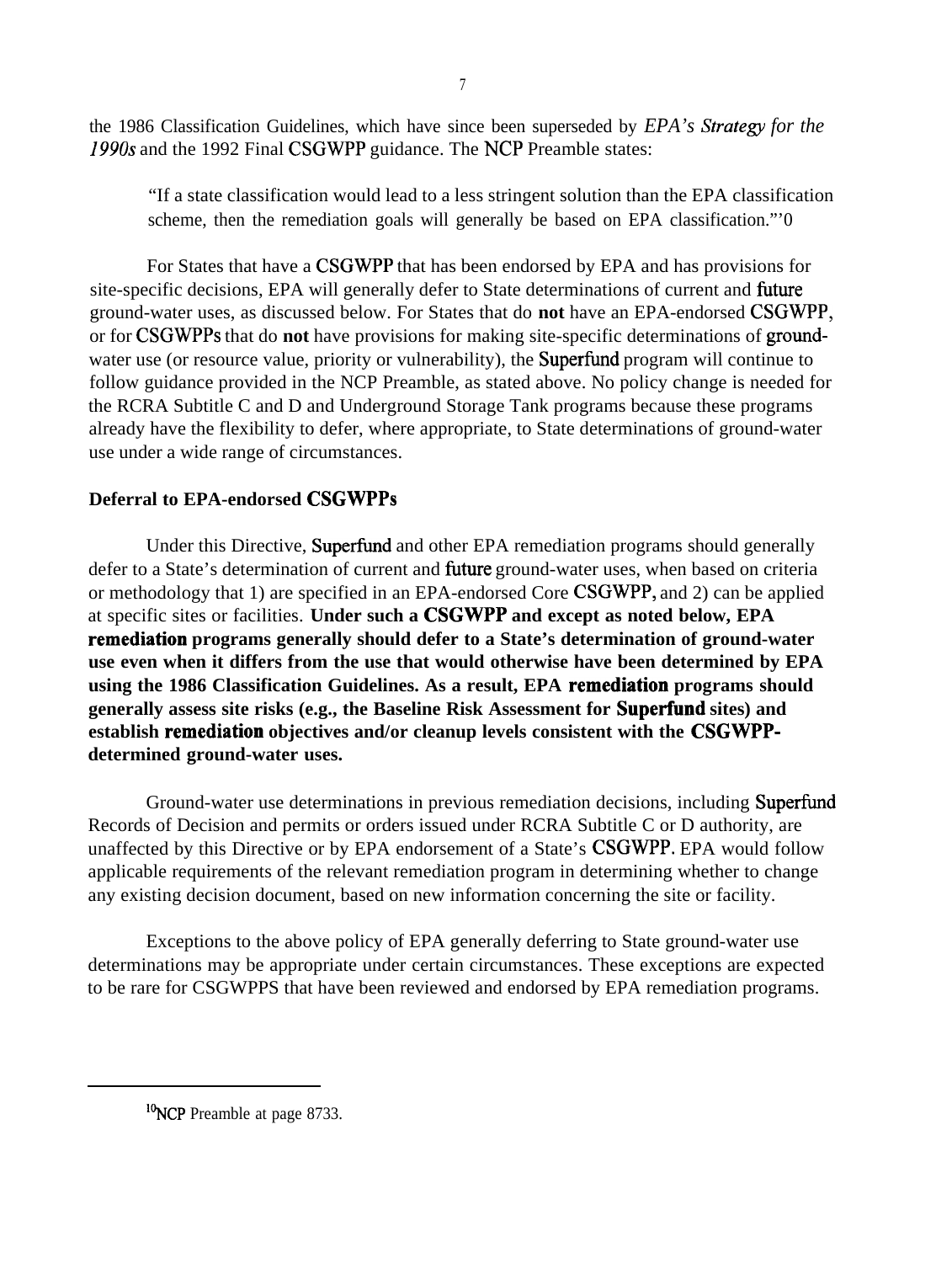8

In general, it may be appropriate to depart from a State's determination of current and future ground-water use if the State's determination:

- � Is not consistent with the EPA-endorsed CSGWPP;
- $\bullet$ Is not consistent with an existing, applicable State or federal statute or promulgated regulation; <sup>11</sup>
- $\bullet$ Is based on technically incorrect or erroneous information;
- $\bullet$ Affects an interstate aquifer and is not consistent with the use determination for this aquifer in an adjacent State; or
- $\bullet$ Would lead to selection of a remedy that EPA considers **not** sufficiently protective of human health and the environment.

States have been authorized to implement some EPA remediation programs, such as the RCRA Subtitle C and D and Underground Storage Tank programs. For States with an EPAendorsed CSGWPP, EPA expects that State determinations of ground-water use at specific facilities to be assessed or remediated under these authorized or approved programs will generally be consistent with the CSGWPP.

#### **Provisions Supporting Site-specific Decisions**

If a CSGWPP is expected to provide comprehensive guidance to EPA concerning remediation decisions, the CSGWPP should have provisions which allow ground-water classifications or priorities to be determined at a specific site or facility anywhere in the State, as discussed above. In this Directive, CSGWPP provisions supporting site-specific decisions are defined as factors, criteria or a methodology included in the CSGWPP for determining groundwater classifications or priorities at a specific site. Including these provisions in a CSGWPP will ensure that these factors, criteria or methodology are consistently applied throughout the State. Examples of physical characteristics and other factors that can be used to define the use, or relative value or priority of ground-water resources at specific sites are provided in Figure 2-1 (page 2-1 8) of the 1992 CSGWPP Guidance. Also, EPA Region I has completed a regional guidance<sup>12</sup> which identifies factors for determining ground-water "use and value" at a specific site and explains how these determinations will generally be used by EPA remediation programs

<sup>&</sup>lt;sup>11</sup> For example the Safe Drinking Water Act and 40 CFR, Sections 144.3, and 146.3, define an "underground source of drinking water."

<sup>&</sup>lt;sup>12"</sup>Final Groundwater Use and Value Determination Guidance, A Resource-Based Approach to Decision Making:' U.S. EPA Region I, April 4, 1996. (For copies of this Region I guidance, contact Gloria Hume at (617) 573-5700.)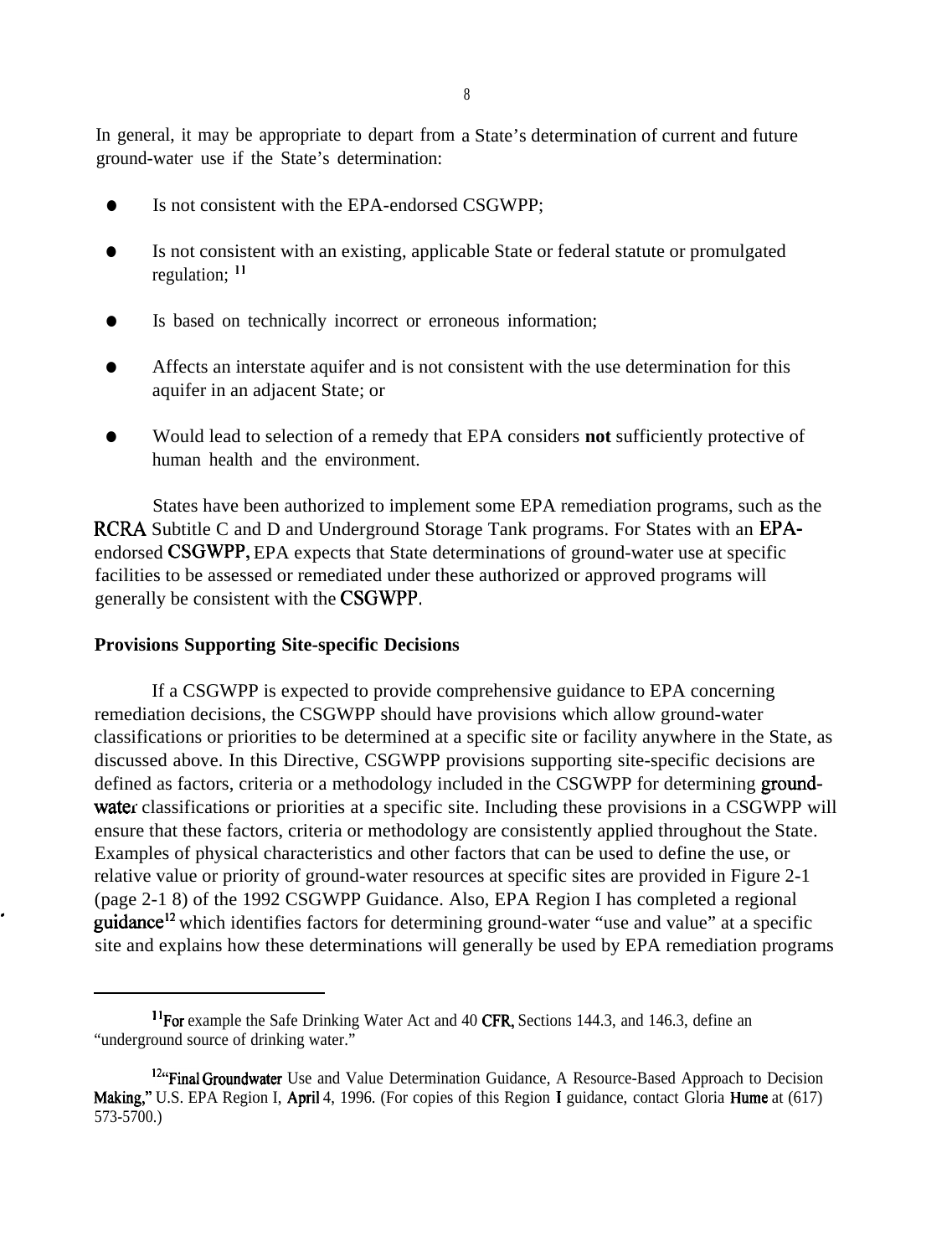in that Region. The Region I guidance provides a good example of an approach to site-specific determination of ground-water resource priorities that can be included in a Core CSGWPP or developed as a separate EPA-State agreement subsequent to EPA endorsement of a Core CSGWPP.

As discussed above, some Core CSCWPPS do not provide a basis for distinguishing among ground-water resources within the State (i.e, all ground waters have the same expected fhture use or priority). Although some States have statutes or regulations designating all ground waters as potential drinking waters, the CSGWPP should include some method for setting ground-water resource priorities within the State. Examples of factors or criteria which can be used to distinguish among **potential drinking waters** on a site-specific basis are:

- � Expected time frame Gf future use;
- Likelihood of use within a certain time period (e.g., 30 years);
- � Relative priority or value; or
- Relative vulnerability of ground waters.

The types of site-specific provisions listed above are useful to EPA remediation programs because, in addition to assessing risks and establishing cleanup levels based on expected groundwater uses, these programs must evaluate alternative remedial measures and select those most appropriate for a given site or facility. Different remedial measures often require substantially different time periods to attain the remedial objectives. For example, remedial measures that require a relatively long period of time to attain drinking water standards **may be** appropriate for contaminated ground waters that are not expected to be used for this purpose in the near future. A longer rernediation time frame may also be appropriate for ground waters of lower priority or resource value.

'To support remediation under the Underground Storage Tank program, the CSGWPP should also have a mechanism for providing site-specific flexibility in setting risk-based remediation requirements, including cleanup levels for specific ground-water contaminants, based on the current and fiture risks posed by the site.

Provisions that support site-specific remediation activities should be part of a **Core CSGWPP prior to EPA-endorsement** when it includes an EPA remediation program (i.e., the six Strategic Activities have been demonstrated using this program). When an EPA remediation program is **not** part of the Core CSGWPP, additional provisions for site-specific decisionmaking should be established in State-EPA negotiations during the subsequent "multi-year planning" stage. When provisions specific to one or more EPA remediation programs are added subsequent to EPA endorsement of the Core CSGWPP, these provisions can either be included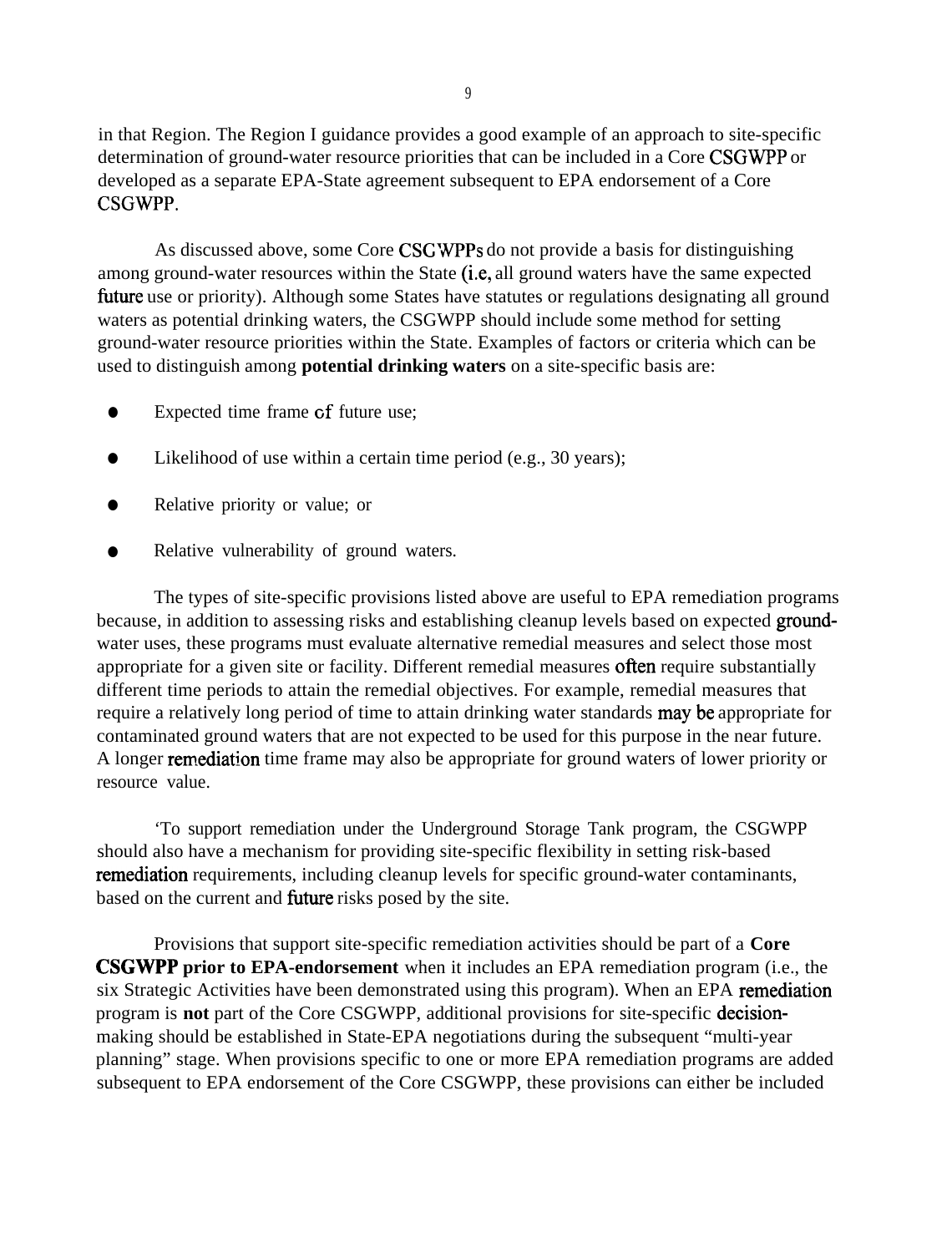as a separate agreement (e.g. a Memorandum of Agreement) or as an update or attachment to the Core CSGWPP.

### **B. EPA Involvement in CSGWPP Review and Endorsement**

### **P.eview Process**

After developing their Core CSGWPPS, States submit them to EPA regional offices for cross-program review. **Regional staff from all EPA remediation programs, including RCRA Subtitle C and D, Superfund and Underground Storage Tanks, or cross-program representatives should be involved in the review of a Core CSGWPP.** In this review, EPA Regional staff should assess the implications for and useability of the principles developed in the Core CSGWPP by their respective programs. Regional staff should also make sure that program-specific issues will be resolved, either:

- In the Core CSGWPP, or
- During the "multi-year planning" stage, after the Core CSGWPP has been endorsed.

In the current review process, multiple program offices are part of the review team from both the respective Region and Headquarters, although Headquarters program offices review only the first Core CSGWPP submitted to each Region. Regional ground-water protection programs generally have the lead for the EPA review process.

### **Focus of Review**

When reviewing a Core CSGWPP, EPA remediation program staff should pay particular attention to the following sections of a Core CSGWPP:

- �� **The** State's **method for establishing ground-water priorities,** based on "varying ground-water characteristics;"<sup>13</sup> and
- � Discussion of how ground-water characteristics are to be used to **"support rational decision-making" for site-specific remediation activities.14**

These two Adequacy Criteria are closely linked. A Core CSGWPP should **define and demonstrate use** of a priority setting mechanism in at least one ground-water program. It should also discuss how this priority setting mechanism would be applied to other programs not profiled in the Core CSGWPP, including facility siting and remediation programs. EPA remediation

<sup>&</sup>lt;sup>13</sup> Adequacy Criterion 2 under Strategic Activity 2, defined in EPA's 1992 CSGWPP Guidance, page 2-7.

<sup>&</sup>lt;sup>14</sup> Adequacy Criterion 6 under Strategic Activity 4, defined in EPA's 1992 CSGWPP Guidance, page 2-12.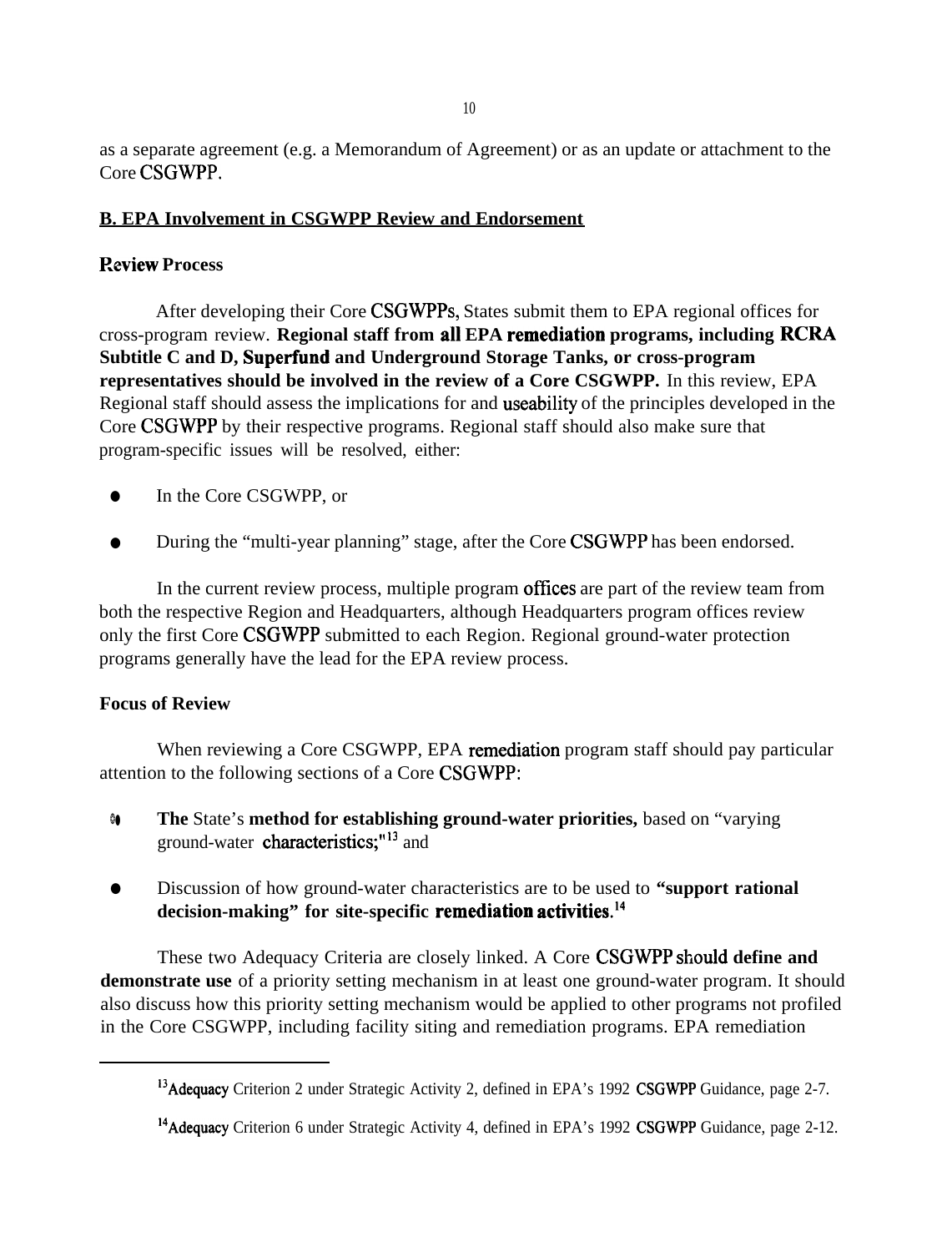program staff should determine whether the sections of the Core CSGWPP, noted above, adequately support types of site-specific assessments and decisions made by their specific remediation **programs.** If not, EPA remediation programs should request that provisions supporting site-specific decisions be added either to the Core CSGWPP prior to EPA endorsement or added in subsequent CSGWPP agreements, as appropriate. (See above discussion under "Provisions Supporting Site-specific Decisions.")

### **C. Role of Other CSGWPP Provisions in EPA Remediation Programs**

additional information that can be used by EPA programs for program planning, so that In addition to current and expected **future** ground-water uses, a CSGWPP may provide protection and **remediation** efforts can be emphasized in areas where ground waters have a high resource value or priority. EPA remediation programs should utilize the resource value or priority defined in an EPA-endorsed C. SGWPP, as appropriate, for more effective or efficient implementation of program activities. For example, an EPA remediation program could set priorities for sites requiring initial assessments based  $\text{in}$  part on the resource value or priority defined in an EPA-endorsed CSGWPP. A more specific example would be where an EPA remediation program schedules initial site assessments in well head protection areas (i.e., high priority) prior to assessments in other areas.

For **further** information concerning the role of **CSGWPPs** in EPA remediation programs, contact Ken Lovelace of EPA's Office of Emergency and Remedial Response at (703) 603-8787, Guy Tomassoni of the Office of Solid Waste at (703) 308-8622, or John Heffelfinger of the Office of Underground Storage Tanks at (703) 603-7157. For more information about CSGWPPs in general, contact the **ground-water** program representative in your Region.

### Attachments

.

**cc:**  Mike Shapiro, OSWER Barbara Hostage, OSWER Steve Luftig, OSWER/OERR Elizabeth Cotsworth, OSWER/OSW Anna Virbick, OSWER/OUST Jim Woolford, OSWER/FFRRO Linda Garczinski, OSWER/OSPS Barry Breen, OECA/OSRE

Linda Boornazian, OECA/OSRE Larry Starfield, OGC Lisa K. Friedman, OGC Cynthia Dougherty, OW Kris Hoellen, ASTSWMO ~ Mark Giesfeldt, ASTSWMO/ CERCLA Subcommittee Chair

NOTICE: This document provides guidance to EPA staff. It also provides guidance to the public and to the regulated community on how EPA intends to exercise its discretion in implementing its regulations. The guidance is designed to implement national policy on these issues. The document does not, however, substitute for EPA's statutes or regulations, nor is it a regulation itself. Thus, it cannot impose legally-binding requirements on EPA, States, or the regulated community, and may not apply to a particular situation based upon the circumstances. EPA . may change this guidance in the future, as appropriate.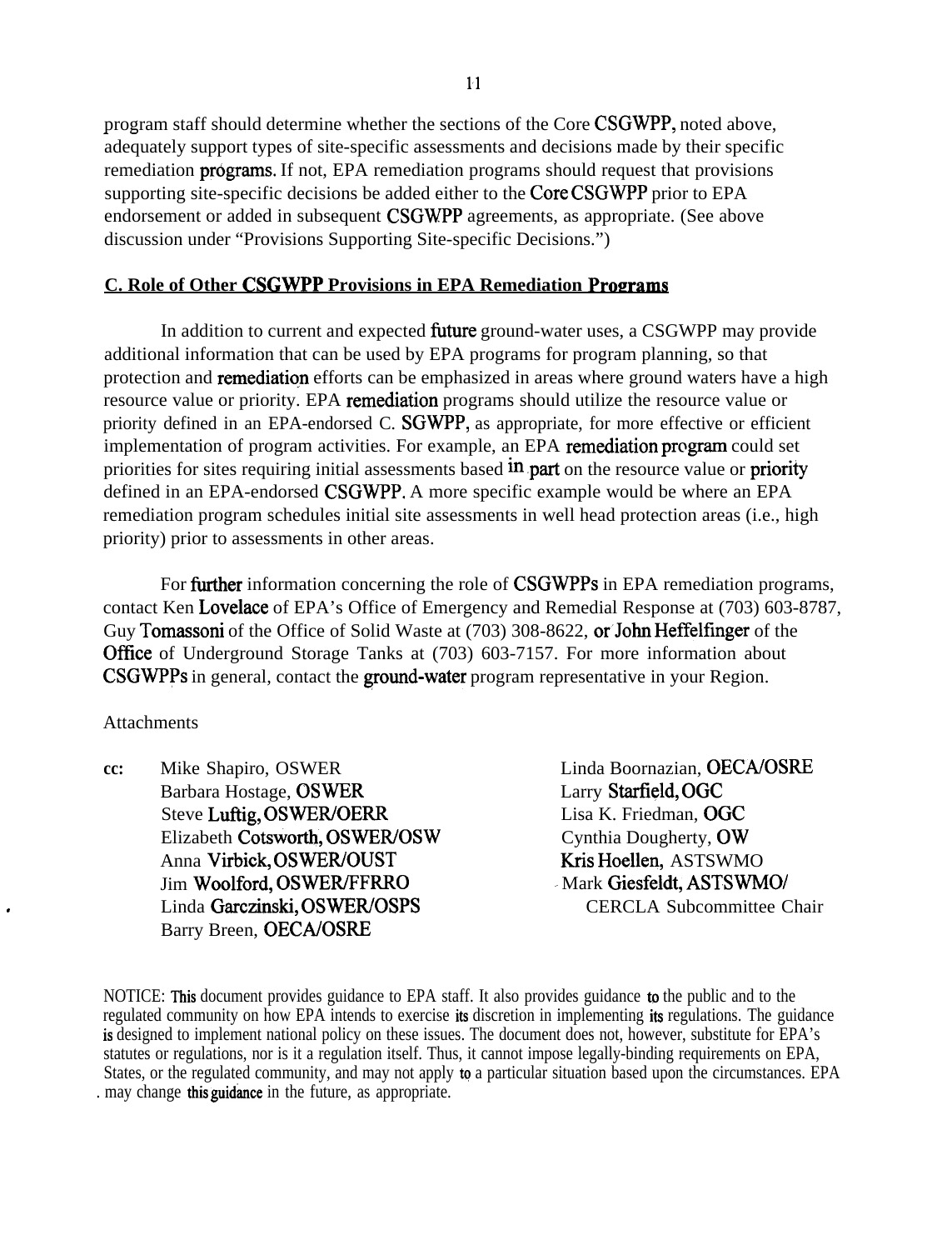### Attachment

### **STRATEGIC ACTIVITIES OF A COMPREHENSIVE STATE GROUND WATER PROTECTION PROGRAM'**

- 1. "Establishing a ground water protection goal to guide all relevant federal, State, and local programs operating within the State;
- **2.** Establishing priorities, based on characterization of the resource, identification of sources of contamination, and programmatic needs, to guide all relevant federal, State, and local programs and activities in the State toward the most efficient and effective means of achieving the State's common ground water protection goal;
- *3.•* Defining authorities, roles, responsibilities, resources, and coordinating mechanisms across relevant federal, State, tribal, and local programs for addressing identified ground water protection priorities;
- *4.•* Implementing all necessary efforts to accomplish the State's ground water protection goal consistent with the State's priorities and schedules;
- **5.**  Coordinating information collection and management to measure progress, reevaluate priorities, and support all ground water-related programs; and
- **6.** Improving public education and participation in all aspects of ground water protection to achieve support of the State's protection goal, priorities, and programs. "

From 1992 Final CSGWPP Guidance, pages 1-19 and 1-20.

#### 1 2